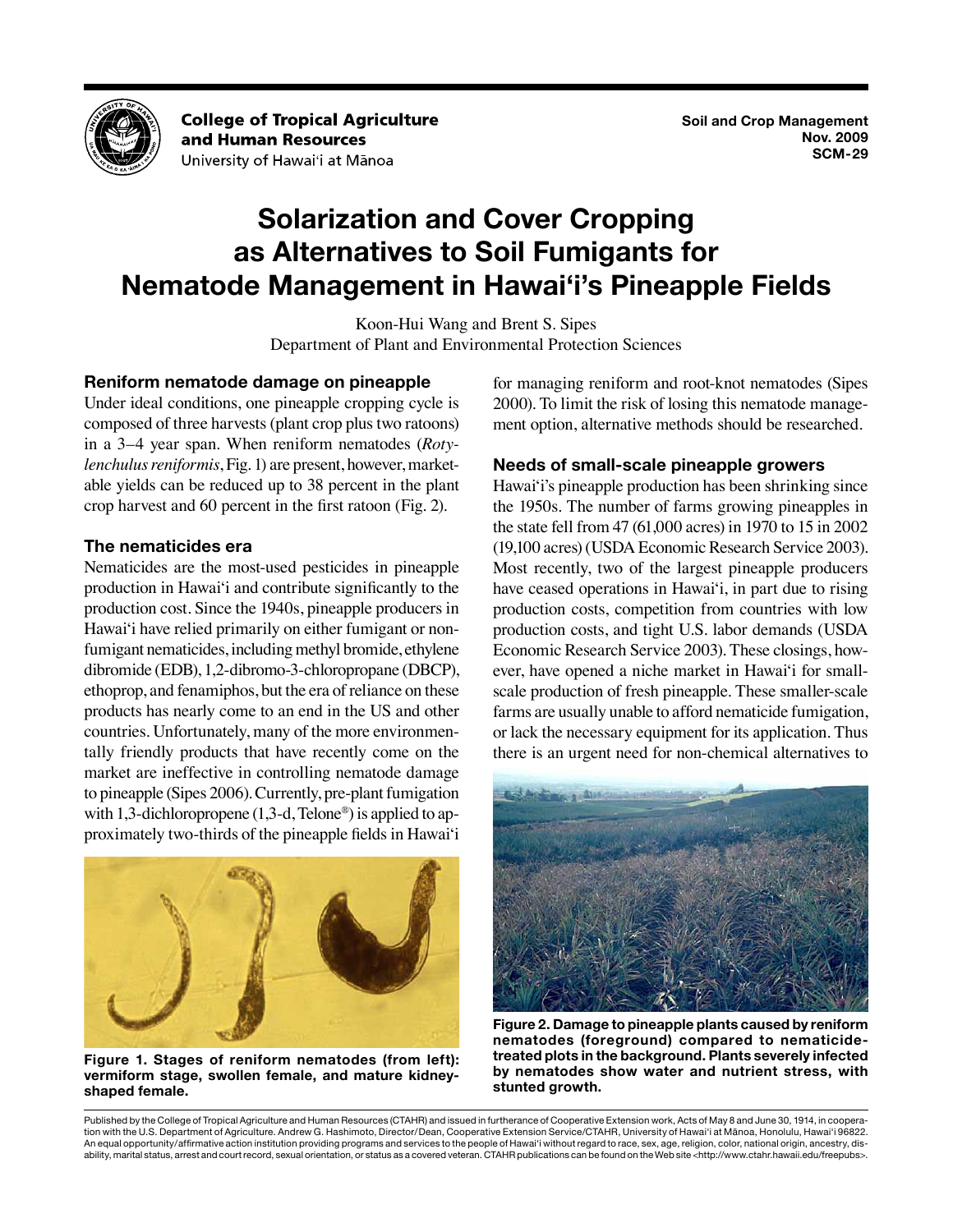nematode management for pineapple. Cover cropping and soil solarization are two approaches under investigation.

### **Cover crops**

Cover crops are either grown between cash-crop cycles or intercropped with the cash crop to provide ground cover, replenish soil nutrients, and reduce disease pressure. If selected carefully, they can also suppress weeds and plant-parasitic nematodes. Several cover crops have been evaluated in Hawai'i for managing nematodes before planting pineapple (Fig. 3).

All of these cover crops developed well in Hawai'i's tropical climate. However, African marigold was a good host of reniform nematodes. Rapeseed suppressed the population of reniform nematodes but was a good host of root-knot nematodes (*Meloidogyne javanica*). Sunn hemp is a poor host of reniform and root-knot nematodes, and when incorporated into the soil produces monocrotaline, a compound that inhibits nematode movement and delays nematode development. Thus sunn hemp appears promising for managing nematodes in pineapple production systems. To further improve nematode management in pineapple soils, we are examining the effect of integrating sunn hemp cover cropping with soil solarization.

### **Soil solarization**

Soil solarization (Fig. 4) is done by heating the soil beneath clear plastic mulch for 6 weeks so that it reaches temperatures detrimental to soilborne pests (Katan et al. 1976). This method has been used successfully against plant-parasitic nematodes and soil-borne pathogens in several crops and regions around the world, especially in hot climates (Katan 1981, 1976; Stapleton and Devay 1983). Pineapple growers in Hawai'i can take advantage of the climate during extended periods of hot weather to do soil solarization efficiently. It is important to note that for high efficiency, the plastic mulch needs to be transparent polyethylene (1 mil thick) with ultraviolet inhibitors. This material is not commonly available from agricultural or horticultural suppliers in Hawai'i and must be ordered from the companies that manufacture it.

Approximately 14 hours at  $\geq 42^{\circ}$ C was sufficient to kill all root-knot nematodes in sand tubes, but at sublethal temperatures (40–42°C) at least 46 hours were required to kill them all (Wang and McSorley 2008). Heald and Robinson (1987) also determined that 42°C was lethal to reniform nematodes. A solarization treatment done during the summer (May–July) at the Whitmore Experiment



**Fig. 3. Three cover crops were tested before pineapple planting at the Whitmore Experiment Station: 'Cracker Jack' African marigold (***Tagetes erecta***), 'Dwarf Essex' rapeseed (***Brassica napus***), and 'Tropic Sun' sunn hemp (***Crotalaria juncea***). A weedy fallow treatment was the control.**



**Figure 4. Soil solarization is killing some weeds under the solarization mulch.**

Station on O'ahu maintained temperatures above 42°C in the top 5 cm of soil for 174 hours. Unfortunately, the deeper soil layer (>15 cm) could not reach temperatures high enough to kill plant-parasitic nematodes.

### **Reniform nematode management challenges**

Conventional practice in pineapple systems includes leaving pineapple fields fallow for 6–12 months after the previous crop is plowed under. However, reniform nematodes respond to the lack of a host plant by entering into a dormant state known as anhydrobiosis (Fig. 5). With this survival strategy, the nematode coils and can survive months to years without feeding (Tsai 1978). It is well accepted that killing the vermiform stages of reniform nematodes might be easier than killing them in their anhydrobiotic state. Therefore, we are testing a more efficient approach to nematode management by integrating soil solarization with a cover crop that is a poor host of the reniform nematode.

### **Integrating cover crops and solarization**

Sunn hemp (*Crotalaria juncea*) is a tropical leguminous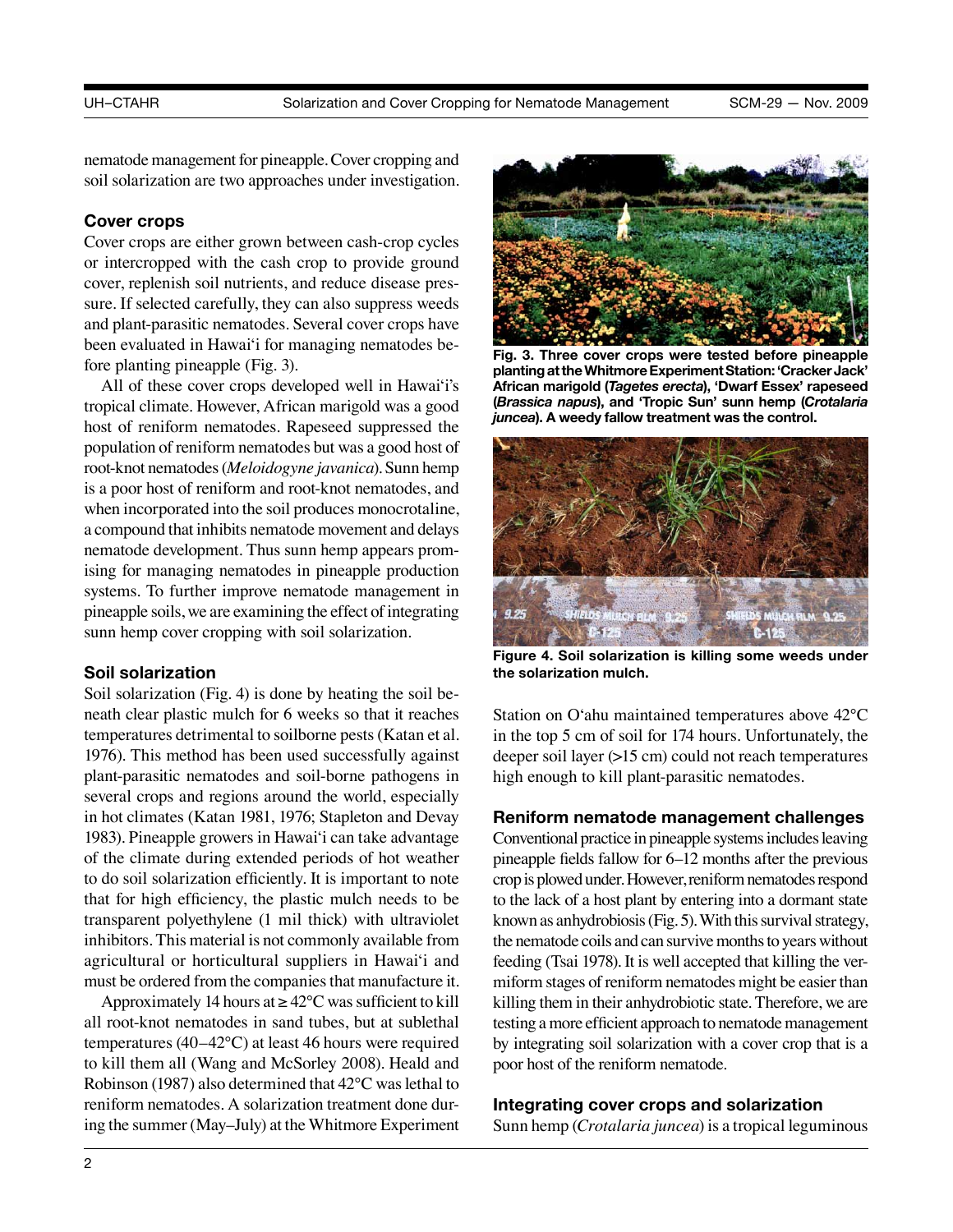plant that is recommended as green manure crop and a cover crop for soil conservation (Hooks et al. 2006). In addition, it is a poor host of reniform nematodes; they can penetrate the roots, but their maturation is drastically delayed (Wang et al. 2001). Thus, sunn hemp "traps" reniform nematodes and prevents them from entering the state of anhydrobiosis. Also, because sunn hemp foliage contains compounds that are toxic to reniform nematodes, when it is incorporated into the soil as green manure, these compounds are released to act as nematicides and suppress the nematodes. By integrating sunn hemp cover cropping with soil solarization, it could serve as a soil biofumigant against reniform nematodes and other soil pests.

A field trial conducted at Whitmore Experiment Station in 2008–2009 compared planting sunn hemp (SH) for 5 months, solarization for 2 months (Sol), and sunn hemp for 3 months followed by solarization for 2 months (SH+Sol) to a weedy fallow control. Pineapple slips were planted into these four treatments. At 3 months after pineapple planting, the number of reniform nematodes recovered was significantly lower in the SH treatment than the control. Integration of sunn hemp and solarization significantly suppressed weeds after pineapple planting without application of herbicides.

# **Other benefits of integrating a sunn hemp cover crop with soil solarization**

Along with the promising results of weed and nematode suppression with sunn hemp, an additional benefit is improving soil conditions. In addition to its properties as a green manure, adding organic matter and nitrogen to the soil, sunn hemp reduces soil erosion during fallow periods and increases the population of many beneficial nematodes and soil microarthropods that play important roles in soil nutrient cycling. Researchers at CTAHR are currently monitoring the effects of growing cover crops on beneficial soil organisms as well as the effects of soil solarization in pineapple fields. Previous research verified that sunn hemp consistently increases the number of beneficial free-living nematodes in the soil (Wang et al. 2001, 2002, 2003) but that soil solarization temporarily suppresses these beneficial organisms (Wang et al. 2006). However, integrating soil solarization with a leguminous cover crop could reduce the negative impact of soil solarization on beneficial soil organisms while improving the pest-suppression effect achieved by cover cropping alone (Wang et al. 2006). Analysis of a 3-month-old



**Figure 5. The reniform nematode enters a dormant state (anhydrobiosis) by coiling its body.**

### **Cost evaluation**

pineapple planting previously fumigated with Telone revealed a significant reduction in the total number and diversity of free-living (nonplant-parasitic) nematodes compared to a neighboring field previously fallowed or planted with sunn hemp (Wang, unpublished).

Sunn hemp seeds cost \$3/lb, and the recommended seeding rate in Hawaii is 30–40 lb/acre. Approximately 18,000 gal of water is required to irrigate the sunn hemp cover crop for 3 months during the summer. However, the sunn hemp cover crop can be rain-fed during the winter in Hawai'i. Solarization mulch costs \$329/acre. In contrast, Telone II (1,3-D) fumigation costs \$525/acre when applied at 30 gal/acre. Thus the cost of sunn hemp plus solarization is cheaper than the 1,3-D treatment.

### **Limitations**

One major limitation to growing sunn hemp in some pineapple fields is low soil pH (3.9–5.0). Pineapple grows well at low soil pH, and some farms maintain low soil pH to avoid *Phytophthora* rot. Sunn hemp does not grow well at soil pH less than 6.0, so under these conditions it should not be planted as a cover crop. However, some pineapple farmers in Hawai'i adjust the soil pH every 5 years, making conditions for planting sunn hemp acceptable. Sunn hemp is also suitable as a cover crop in organic pineapple fields where compost is added before planting the crop. The growth of sunn hemp at different pH levels can be seen in Figure 6. Perhaps more pineapple acreages should be considered for pH adjustment if *Phytophthora* rot is not a threat.

More soil solarization research is needed to find ways to raise the temperature of the soil in deeper layers. Soil fumigants are generally injected 12 inches below the soil surface to kill nematodes deeper in the soil. Preliminary data indicate that incorporating sunn hemp residues can add heat to these deeper soil layers through its decomposition, but the data are not consistent.

### **Conclusion**

Integrating sunn hemp with soil solarization is promising for suppressing reniform nematodes and weeds in